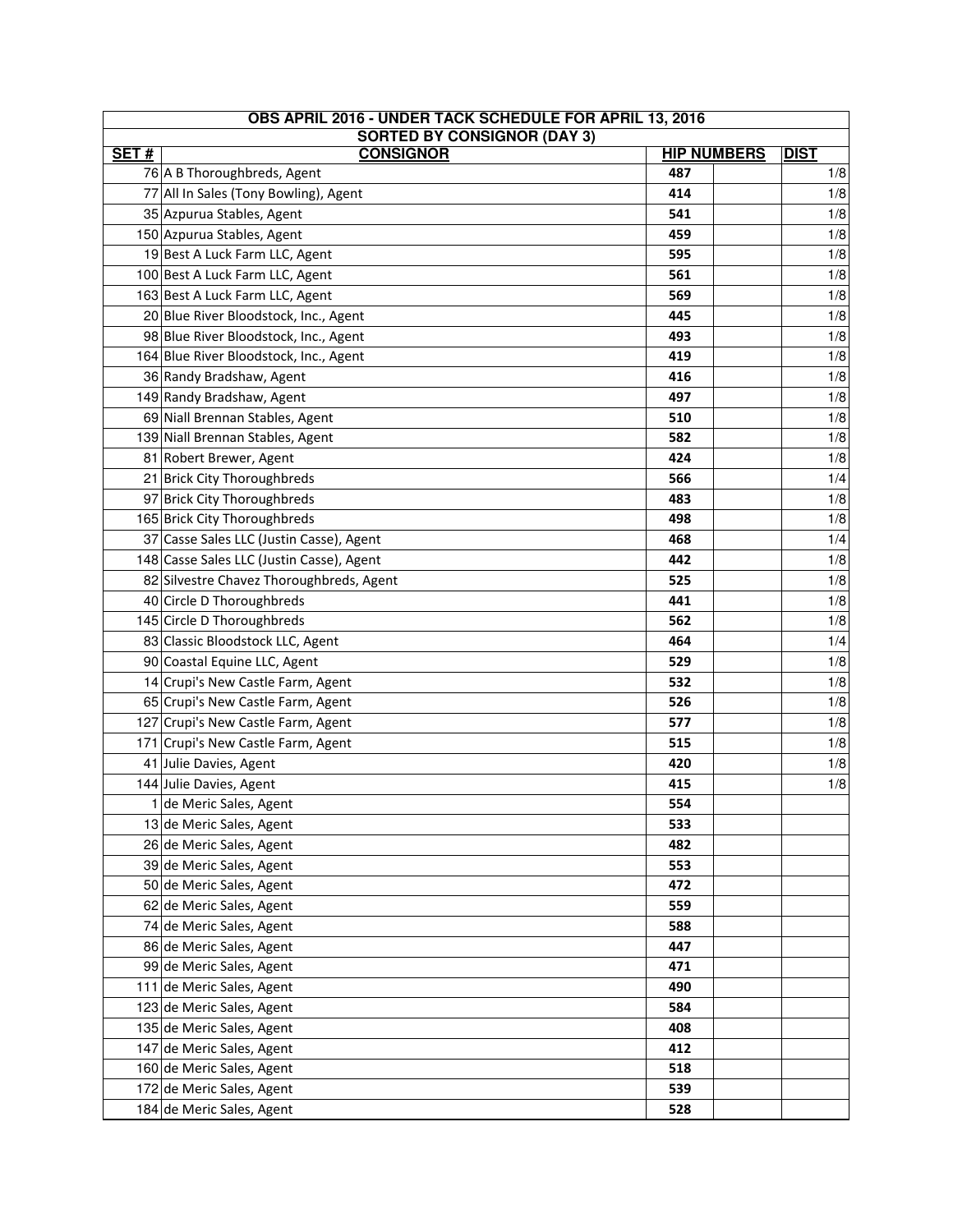| OBS APRIL 2016 - UNDER TACK SCHEDULE FOR APRIL 13, 2016<br><b>SORTED BY CONSIGNOR (DAY 3)</b> |                                                            |                    |             |       |
|-----------------------------------------------------------------------------------------------|------------------------------------------------------------|--------------------|-------------|-------|
| SET#                                                                                          | <b>CONSIGNOR</b>                                           | <b>HIP NUMBERS</b> | <b>DIST</b> |       |
|                                                                                               | 44 Bobby Dodd, Agent                                       | 607                |             | 1/8   |
|                                                                                               | 141 Bobby Dodd, Agent                                      | 432                |             | 1/8   |
|                                                                                               | 2 Eisaman Equine, Agent                                    | 522                |             | 1/8   |
|                                                                                               | 27 Eisaman Equine, Agent                                   | 511                |             | 1/8   |
|                                                                                               | 47 Eisaman Equine, Agent                                   | 422                |             | 1/8   |
|                                                                                               | 70 Eisaman Equine, Agent                                   | 512                |             | 1/8   |
|                                                                                               | 92 Eisaman Equine, Agent                                   | 486                |             | 1/8   |
|                                                                                               | 115 Eisaman Equine, Agent                                  | 499                |             | 1/8   |
|                                                                                               | 138 Eisaman Equine, Agent                                  | 440                |             | 1/8   |
|                                                                                               | 158 Eisaman Equine, Agent                                  | 494                |             | 1/8   |
|                                                                                               | 183 Eisaman Equine, Agent                                  | 504                |             | 1/8   |
|                                                                                               | 22 Envision Equine, Agent                                  | 547                |             | 1/4   |
|                                                                                               | 96 Envision Equine, Agent                                  | 409                |             | 1/8   |
|                                                                                               | 166 Envision Equine, Agent                                 | 454                |             | 1/8   |
|                                                                                               | 91 Fabian Sales                                            | 500                |             | 1/4   |
|                                                                                               | 45 Cary Frommer, Agent                                     | 548                |             | 1/8   |
|                                                                                               | 140 Cary Frommer, Agent                                    | 465                |             | 1/8   |
|                                                                                               | 101 Golden Noguez Stars                                    | 590                |             | 1/4   |
|                                                                                               | 6 Grassroots Training & Sales LLC, Agent                   | 598                |             | 1/8   |
|                                                                                               | 49 Grassroots Training & Sales LLC, Agent                  | 479                |             | 1/8   |
|                                                                                               | 79 Grassroots Training & Sales LLC, Agent                  | 436                |             | 1/8   |
|                                                                                               | 110 Grassroots Training & Sales LLC                        | 516                |             | 1/8   |
|                                                                                               | 131 Grassroots Training & Sales LLC, Agent                 | 451                |             | 1/8   |
|                                                                                               | 179 Grassroots Training & Sales LLC                        | 589                |             | 1/8   |
|                                                                                               | 107 Halcyon Hammock Farm, Agent                            | 481                |             | 1/8   |
|                                                                                               | 108 Harris Training Center LLC, Agent                      | 571                |             | 1/8   |
|                                                                                               | 113 Hartley / DeRenzo Thoroughbreds LLC, Agent             | 592                |             | 1/8   |
|                                                                                               | 114 Hidden Brook, Agent                                    | 418                |             | 1/8   |
|                                                                                               | 23 Hoppel's Horse & Cattle Co., Inc., Agent                | 543                |             | 1/8   |
|                                                                                               | 95 Hoppel's Horse & Cattle Co., Inc., Agent                | 484                |             | 1/8   |
|                                                                                               | 167 Hoppel's Horse & Cattle Co., Inc., Agent               | 552                |             | 1/8   |
|                                                                                               | 116 Mariela Inzunza Gastelun                               | 426                |             | $1/8$ |
|                                                                                               | 117J C Thoroughbreds, Agent                                | 565                |             | 1/8   |
|                                                                                               | 24 Journeyman Bloodstock Services, Inc., (Fernung), Agent  | 429                |             | 1/4   |
|                                                                                               | 94 Journeyman Bloodstock Services, Inc., (Fernung), Agent  | 489                |             | 1/4   |
|                                                                                               | 168 Journeyman Bloodstock Services, Inc., (Fernung), Agent | 461                |             | 1/8   |
|                                                                                               | 118 K T Thoroughbreds, Agent                               | 538                |             | 1/8   |
|                                                                                               | 119 King's Equine, Agent                                   | 593                |             | 1/8   |
|                                                                                               | 38 James Layden, Agent                                     | 567                |             | 1/8   |
|                                                                                               | 146 James Layden, Agent                                    | 608                |             | 1/8   |
|                                                                                               | 120 M R Racing, Agent                                      | 496                |             | 1/8   |
|                                                                                               | 10 Mayberry Farm, Agent                                    | 542                |             | 1/8   |
|                                                                                               | 54 Mayberry Farm, Agent                                    | 410                |             | 1/8   |
|                                                                                               | 89 Mayberry Farm, Agent                                    | 580                |             | 1/8   |
|                                                                                               | 133 Mayberry Farm, Agent                                   | 444                |             | 1/8   |
|                                                                                               | 175 Mayberry Farm, Agent                                   | 421                |             | 1/8   |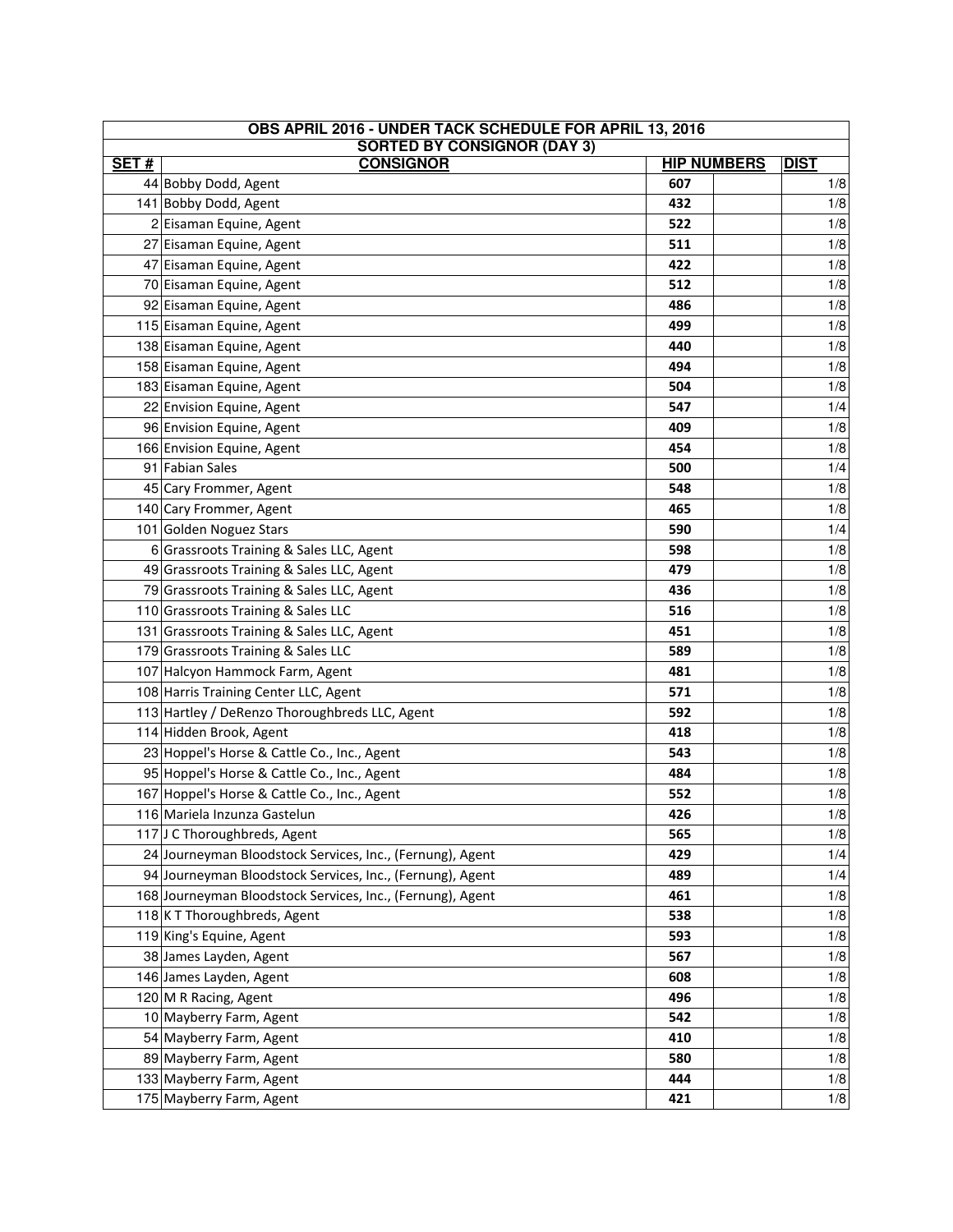| OBS APRIL 2016 - UNDER TACK SCHEDULE FOR APRIL 13, 2016 |                                                          |     |  |                    |
|---------------------------------------------------------|----------------------------------------------------------|-----|--|--------------------|
| SET#                                                    | <b>SORTED BY CONSIGNOR (DAY 3)</b><br><b>HIP NUMBERS</b> |     |  |                    |
|                                                         | <b>CONSIGNOR</b><br>12 Tom McCrocklin, Agent             | 430 |  | <b>DIST</b><br>1/4 |
|                                                         | 66 Tom McCrocklin, Agent                                 | 473 |  | 1/4                |
|                                                         | 126 Tom McCrocklin, Agent                                | 509 |  | 1/4                |
|                                                         | 173 Tom McCrocklin, Agent                                | 574 |  | 1/4                |
|                                                         | 15 McKathan Bros., Agent                                 | 488 |  | 1/8                |
|                                                         | 64 McKathan Bros., Agent                                 | 583 |  | 1/8                |
|                                                         | 128 McKathan Bros., Agent                                | 417 |  | 1/8                |
|                                                         | 170 McKathan Bros., Agent                                | 527 |  | 1/8                |
|                                                         | 42 Randy Miles, Agent                                    | 425 |  | 1/8                |
|                                                         | 143 Randy Miles, Agent                                   | 478 |  | 1/8                |
|                                                         | 121 Carlos Munoz                                         | 573 |  | 1/8                |
|                                                         | 122 New Hope LLC                                         | 534 |  | 1/8                |
|                                                         | 7 Ocala Stud                                             | 517 |  | 1/4                |
|                                                         | 51 Ocala Stud                                            | 466 |  | 1/4                |
|                                                         | 78 Ocala Stud, Agent                                     | 467 |  | 1/4                |
|                                                         | 112 Ocala Stud                                           | 606 |  | 1/4                |
|                                                         | 129 Ocala Stud, Agent                                    | 555 |  | 1/4                |
|                                                         | 178 Ocala Stud                                           | 474 |  | 1/4                |
|                                                         | 25 Off the Hook LLC, Agent                               | 476 |  | 1/8                |
|                                                         | 93 Off the Hook LLC, Agent                               | 501 |  | 1/8                |
|                                                         | 169 Off the Hook LLC, Agent                              | 551 |  | 1/8                |
|                                                         | 43 Old South Farm LLC, Agent                             | 437 |  | 1/8                |
|                                                         | 142 Old South Farm LLC, Agent                            | 463 |  | 1/8                |
|                                                         | 124 Omega Farm, Agent                                    | 596 |  | 1/8                |
|                                                         | 30 Pick View LLC, Agent                                  | 514 |  | 1/4                |
|                                                         | 155 Pick View LLC, Agent                                 | 431 |  | 1/8                |
|                                                         | 57 Price Thoroughbreds LLC, Agent                        | 549 |  | 1/8                |
|                                                         | 11 Q Bar J Thoroughbreds LLC                             | 556 |  | 1/8                |
|                                                         | 67 Q Bar J Thoroughbreds LLC                             | 537 |  | 1/8                |
|                                                         | 125 Q Bar J Thoroughbreds LLC, Agent                     | 585 |  | 1/8                |
|                                                         | 174 Q Bar J Thoroughbreds LLC, Agent                     | 572 |  | 1/8                |
|                                                         | 58 Racehorse Consignment, Agent                          | 439 |  | 1/8                |
|                                                         | 59 Renegade Bloodstock (Heath Stokes), Agent             | 423 |  | 1/8                |
|                                                         | 16 RiceHorse Stables, Agent                              | 470 |  | 1/8                |
|                                                         | 106 RiceHorse Stables, Agent                             | 446 |  | 1/8                |
|                                                         | 159 RiceHorse Stables, Agent                             | 591 |  | 1/8                |
|                                                         | 60 Richardson Bloodstock, Agent                          | 604 |  | 1/8                |
|                                                         | 61 S A B Sales, Agent                                    | 550 |  | 1/8                |
|                                                         | 8 S B M Training and Sales, Agent                        | 603 |  | 1/8                |
|                                                         | 52 S B M Training and Sales, Agent                       | 602 |  | 1/8                |
|                                                         | 87 S B M Training and Sales, Agent                       | 531 |  | 1/8                |
|                                                         | 136 S B M Training and Sales, Agent                      | 520 |  | 1/8                |
|                                                         | 177 S B M Training and Sales, Agent                      | 536 |  | 1/8                |
|                                                         | 63 S G V Thoroughbreds                                   | 523 |  | 1/8                |